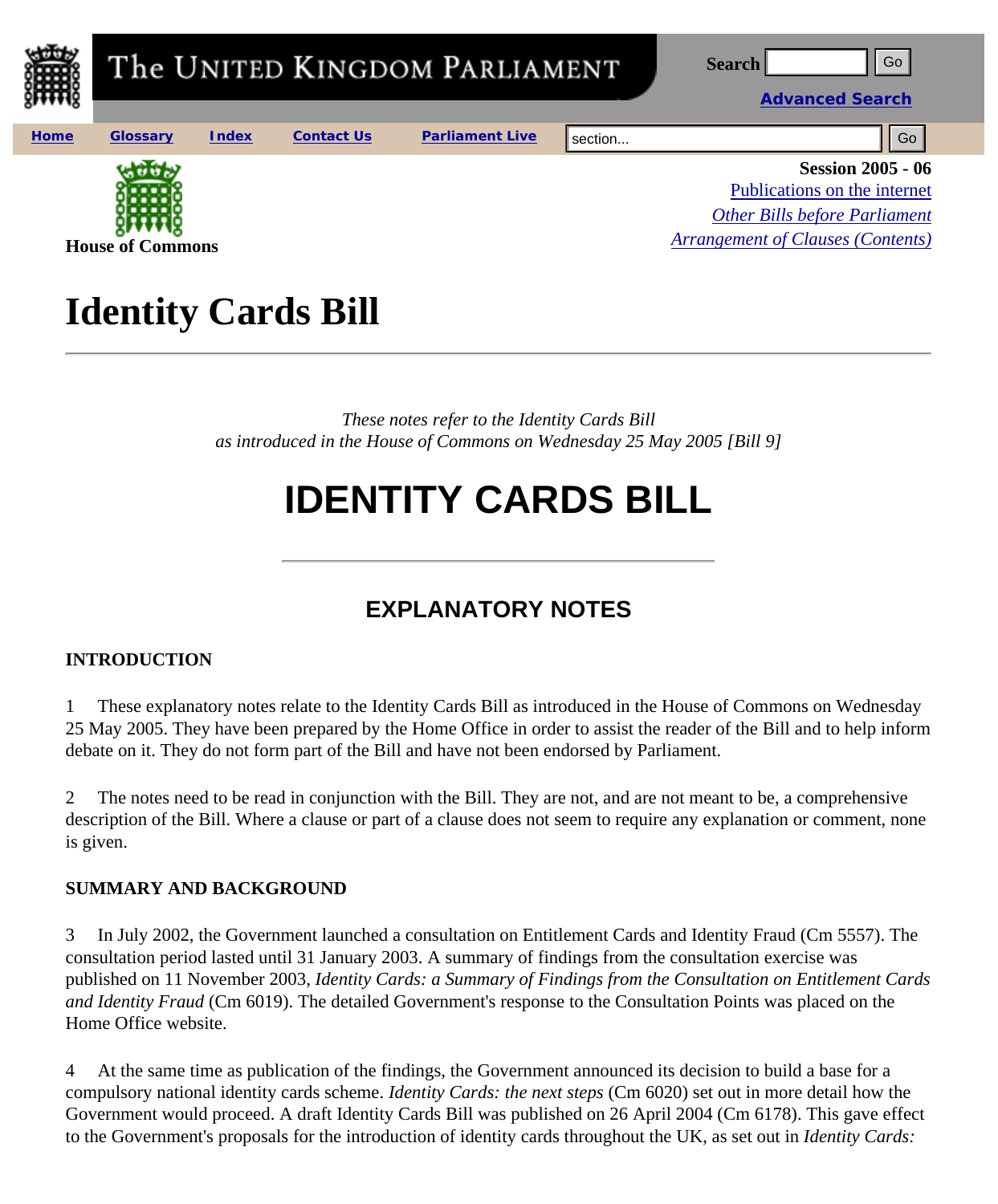*the next steps*. Consultation on the draft legislation ended on 20 July 2004.

5 In parallel, the Home Affairs Select Committee carried out an inquiry on all aspects of identity cards, including the pre-legislative scrutiny of the draft Bill. The Committee reported on 30 July 2004 (HC130). The Government published its reply to the Report (Cm 6359) and a Summary of Findings from the consultation (Cm 6358) on 27 October 2004.

6 In November 2004 the Identity Cards Bill was introduced into the House of Commons. The Bill had reached its second reading in the House of Lords when Parliament was dissolved, on 11 April 2005, for the General Election and the Bill fell. The current Bill is very similar to the initial Bill with some minor amendments in relation to, for example: extending the responsibilities of the National Identity Scheme Commissioner, changing the penalty for failing to surrender an ID card from criminal to civil, requiring provision of information from the Register without consent to be subject to an affirmative resolution process.

7 There is currently no legislation providing for UK identity cards. The main features of the legal framework needed to introduce identity cards are:

- Setting out the statutory purposes of the National Identity Register;
- setting up the National Identity Register;
- establishing powers to issue identity cards;
- establishing powers to designate existing documents
	- (i) as documents together with which an identity cards would be issued (for example the passport) or
	- (ii) other documents as ID cards themselves;
- ensuring biographical checks can be made against other databases to confirm an applicant's identity and guard against fraud;
- setting out what information would be held and safeguards to protect an individual's data;
- enabling public and private sector organisations to verify a person's identity with the person's consent before providing services;
- defining the circumstances in which specified agencies, such as the police could be provided with information held on the Register without an individual's consent;
- creating new criminal offences relating to misuse of identity cards and other identity fraud issues;
- including powers to link future access to specified public services to production of an identity card;
- providing a power to make it compulsory for an individual to register, including sanctions against failure to register.
- 8 In addition, the Bill includes provisions relating to passports: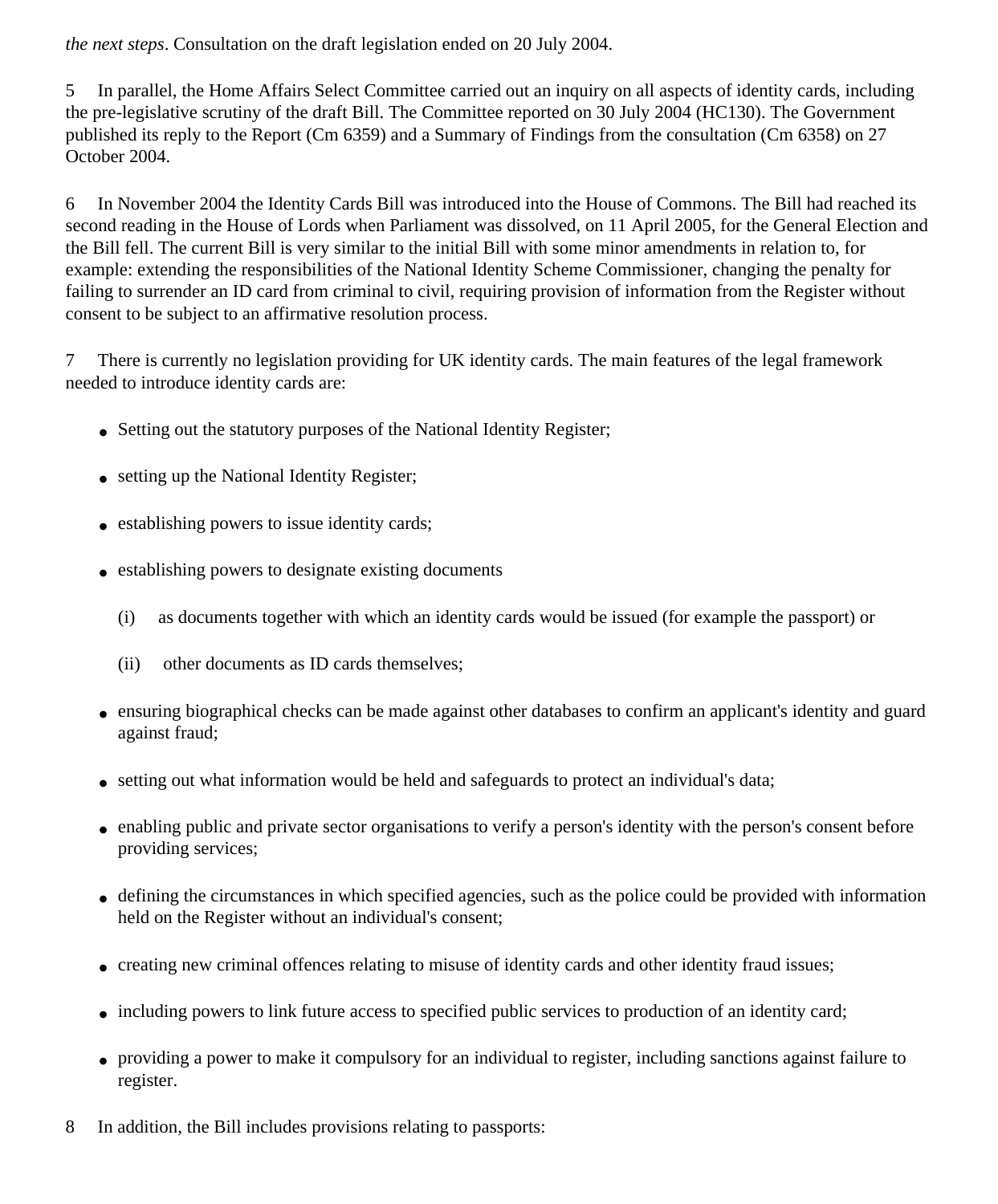- $\bullet$  to amend the Consular Fees Act 1980 (c.23) in order to create a general power which will allow cross subsidisation of fees for different types of passports and passport services. This will provide a statutory basis, for example, to the issue of free passports which has already been introduced for those born on or before 2 September 1929 to be subsidised by charges made for other passports;
- to ensure biographical checks can be made by the Secretary of State (to be exercised by the United Kingdom Passport Service) for the purpose of verifying information supplied by applicants for UK passports.

#### **TERRITORIAL EXTENT**

9 The Identity Cards Bill applies to the whole of the United Kingdom. The identity cards scheme will operate on a UK-wide basis to deal with matters which are reserved to the UK Parliament, notably, immigration and nationality.

10 The legislation allows devolved administrations in Wales and Northern Ireland to make regulations making the production of an ID card a condition of providing a public service for which these administrations are responsible.

11 Any requirement for production of an ID card to be a condition of a public service in Scotland which is within the legislative competence of the Scottish Parliament would require authorisation by an Act of the Scottish Parliament.

12 The legislation for identity cards creates new offences. As these offences relate to documents or databases that operate on a UK basis, they will be applicable throughout the UK.

13 The provisions relating to passports also operate on a UK-wide basis.

#### **OVERVIEW OF THE STRUCTURE**

- 14 The Bill deals with eleven main topics
	- Registration
	- ID cards
	- Maintaining accuracy of Register etc.
	- Provision of information from Register for verification purposes etc.
	- Required identity checks
	- Other allowed uses of registered information
	- Supervision of operation of Act
	- Offences
	- Civil penalties
	- Fees and charges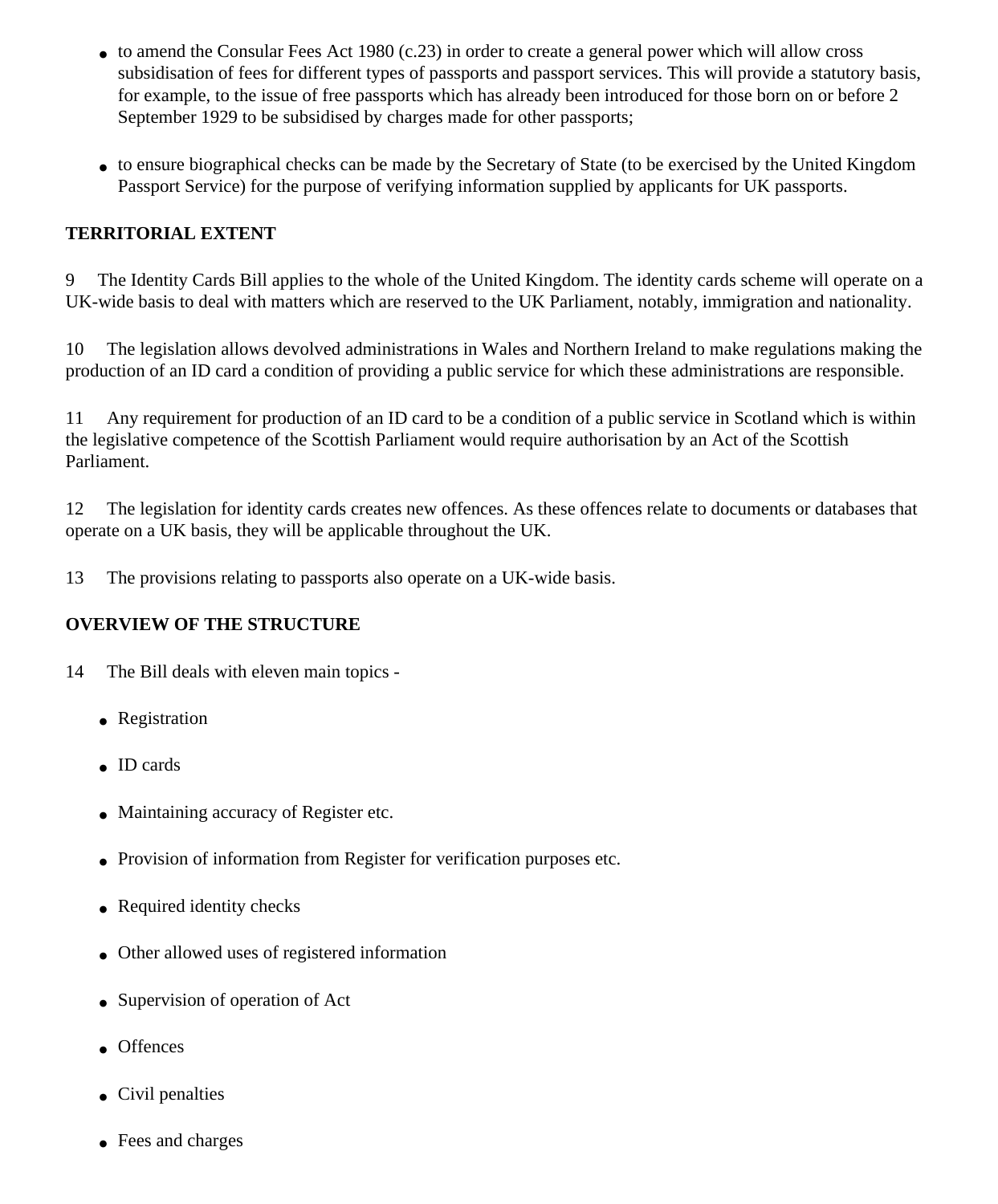• Provisions relating to passports

#### **COMMENTARY ON CLAUSES**

*Registration*

#### **Clause 1: The National Identity Register**

15 This clause establishes the National Identity Register for the identity cards scheme and sets out the purposes of the Register.

16 *Subsection (2)* provides that the Register is only for specified purposes, the "statutory purposes". These specified purposes are set out in *subsection (3)* as the:

(i)Provision of a convenient method for individuals to prove their identity;

(ii)Provision of a secure means of identifying individuals where that is in the

public interest.

- 17 *Subsection (4)* defines 'necessary in the public interest' as being in the interests, or for the purposes of:
	- National security;
	- Prevention and detection of crime;
	- Enforcement of immigration controls;
	- Enforcements on prohibitions on unauthorised working or employment; and
	- Efficient and effective provision of public services.

18 National security as well as the prevention and detection of crime includes action to prevent terrorism. Crime also includes "identity fraud and theft".

19 *Subsections (5) to (7)* give further explanation of what is meant by personal information that may be held, the "registrable facts". This, in particular, includes name, date and place of birth, nationality, gender, immigration status, address, physical characteristics of a person that are capable of being used for identification purposes (e.g. biometric information), information included at a person's request; and historical records of this personal information. These registrable facts may only be amended by further primary legislation and thereby limit the scope of the information that may be held by the scheme.

20 Biometric information is defined in clause 43(1) in relation to an individual as data about his external characteristics. Examples include iris patterns and fingerprints. This biometric information may be recorded in the Register by virtue of the definition of registrable facts, clause 3 and Schedule 1.

#### **Clause 2: Individuals entered in Register**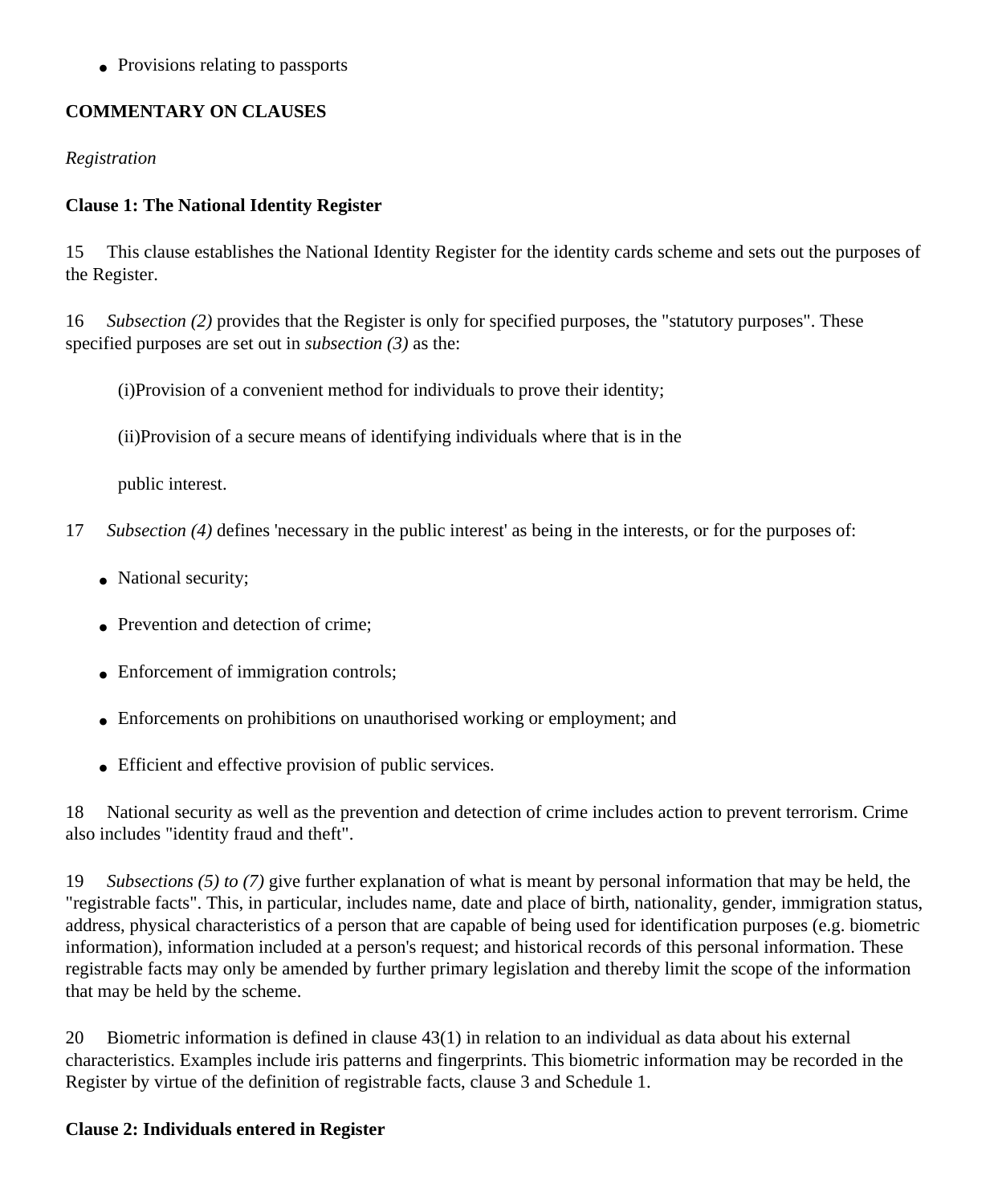21 This clause sets out who may be entered on to the Register and the Secretary of State's duty to make arrangements to enable these entries to be made.

22 *Subsection (2)* sets out the individuals who are entitled to be entered on the Register. These include individuals who have attained the age of 16 and are residing in the UK. They also include individuals of a description prescribed in regulations made by the Secretary of State who have resided in the UK, or who are proposing to enter the UK. This is to allow flexibility since whilst the ID card will be for all UK residents, it may be in the future that we would want through regulations to allow for example, British citizens resident overseas to register before returning to live in the UK.

23 *Subsection (3)* gives the Secretary of State power, by regulations, to exclude individuals from the entitlement to be entered on the Register if they do not meet prescribed requirements in relation to time of residence in the UK or if they are residing despite having no entitlement to remain (for example, individuals who are seeking asylum in the UK). The age of 16 mentioned previously may be varied by secondary legislation as provided for in *subsection (6)*.

24 In general, an entry on the Register must be made if an application is made and the person is entitled to be entered *(subsection (1)*).

25 *Subsection (4)* provides that in some circumstances, a person who has not applied or is not entitled may be entered into the Register for reasons consistent with the statutory purposes. For example, this power would allow the entry on to the Register of a failed asylum seeker who had not applied for an ID card but whose information including biometric data was available. This means that if he applies to stay in the UK again using a different identity, his previous status as a failed asylum seeker will have been recorded. This subsection does not constitute a power to obtain the biometric data of a person in the first place.

26 *Subsection (5)* provides for every person registered on the National Register to be assigned a unique number, the National Identity Registration Number to be attached to the information recorded about an individual. The format of the National Identity Registration Number is to be specified in regulations. Other personal reference numbers may be recorded on the Register as provided for in Schedule 1, paragraph 4.

27 *Subsection (6)* provides that the Secretary of State may modify the age of entry on the Register by order subject to the affirmative resolution procedure.

#### **Clause 3: Information Recorded in Register**

28 Clause 3 sets out the information that may be recorded in the Register.

29 *Subsection (1)* provides that information may be recorded only if it is included in Schedule 1, if it is otherwise necessary for the administration of the scheme, or if it is provided for in *subsection (2)*.

30 Schedule 1 may be amended by secondary legislation following a resolution in both Houses of Parliament (*subsections (5)-(7)*) to add to the list of information that may be recorded on the Register. However, any additional information must be consistent with the statutory purposes of the Register. So, for example, this power to amend Schedule 1 could not be used to include criminal records in that Schedule without further primary legislation as recording previous criminal convictions is not covered by the definition of registrable facts and so is not consistent with the statutory purposes of the Register in clause 1(3).

31 *Subsection (2)* enables other information to be recorded if: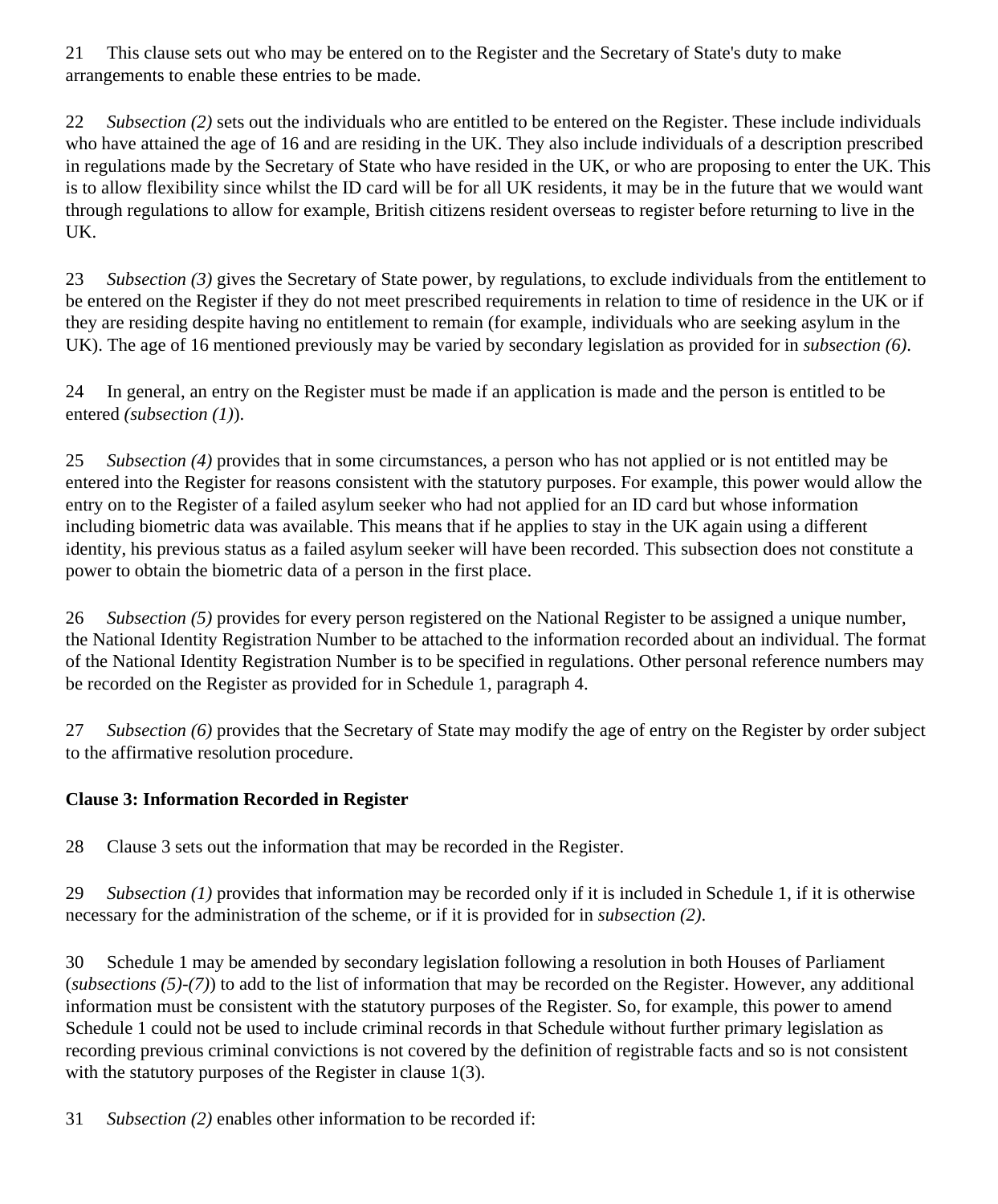- an individual has asked for it to be included;
- regulations include it as information that may be subject to such a request;

and

• the Secretary of State agrees.

For example, an individual may ask for emergency contact details to be included on the Register.

32 *Subsection (3)* enables the Secretary of State to agree with a person being registered what facts should be registered where there is some doubt as to what the true facts are, for example, place or date of birth. It could also be used where a new identity needs to be established, for example, for those in a witness protection programme. It would prevent the false documents offences in clause 27 from applying.

33 *Subsection (4)* allows information to be kept for as long as it is consistent with the statutory purposes for it to be so kept. This will make verification of individuals easier by ensuring an audit trail of changes is made, so a person changing information held on the Register to avoid detection by law enforcement agencies would be identified. This would also enable the Register to retain information of individuals who had died or left the country and thereby prevent fraudulent use of these identities.

#### **Clause 4: Designation of documents for purposes of registration etc.**

34 Clause 4 provides for the Secretary of State to have the power by order to designate documents for the purposes of the Bill, for example, passports. Any orders will be subject to the affirmative resolution procedure. These documents are referred to in the Bill as "designated documents". Persons responsible for issuing designated documents are referred to in the Bill as "designated documents authorities". If a document is designated, anyone applying for one will also need to apply for an ID card unless he already holds one (see clause 5(2)). Under that clause, application procedures for designated documents must include the information necessary for the identity cards scheme.

35 *Subsection (2)* provides that the Secretary of State may only designate documents which are issued under a statutory power, by a Minister or a Northern Ireland department, for example passports or residence permits.

#### **Clause 5: Applications relating to entries in Register**

36 Clause 5 sets out how an application for entry to the Register should be made.

37 *Subsection (1)* provides that an application can be made by being included in an application for a designated document or by being submitted directly to the Secretary of State.

38 Under *subsection (2)*, if an application for a designated document is submitted, then the application must also include one of the following:

- an application to be entered in the Register;
- confirmation that the individual is already registered and confirming his entry;
- confirmation that the individual is already registered and notifying changes to his entry.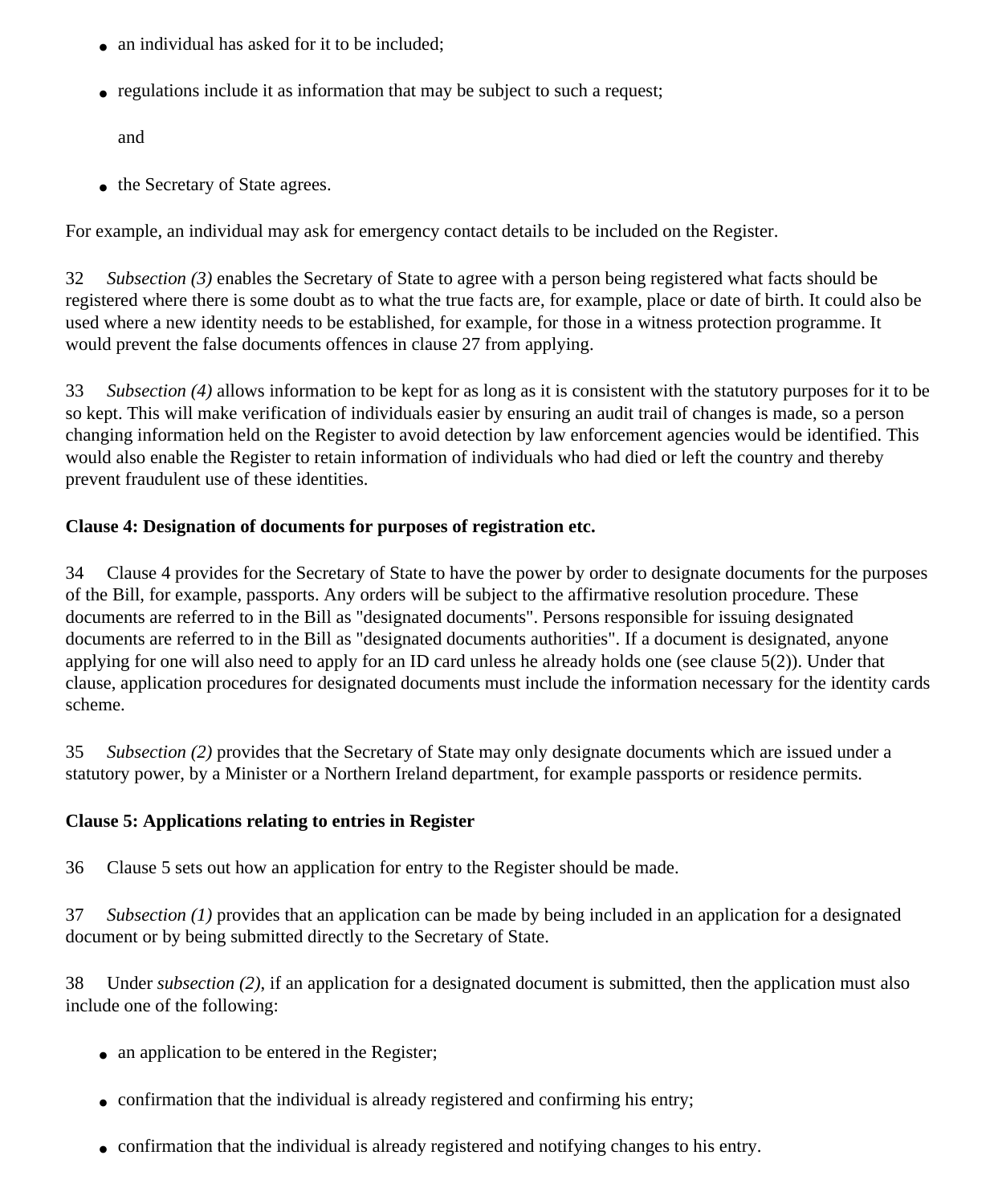References to confirming an entry relate only to the information in paragraphs 1 to 5 of Schedule 1 or information voluntarily added (clause 43(4)).

39 For example if, as is intended, passports were designated documents, an individual in applying for a passport must at the same time include an application to be entered in the Register if he is not already entered in the Register or else confirm his entry. In practice, information on the designated document application form is likely to include all the information needed to create an entry on the Register or to verify an existing entry.

40 *Subsection (3)* provides that an application for registration or confirmation of entry should be accompanied by such information as may be prescribed by the Secretary of State. The information required may vary for different categories of person. For example, third country nationals may be required to provide information regarding their immigration status.

41 Under *subsection (4)* the Secretary of State may make further requirements of applicants in order to verify information to be entered on the Register and keep that information up to date, for example, in cases of doubt or suspected fraud.

42 *Subsection (5)* expands on what an individual applying to be entered in the Register or confirming his entry in the Register may be required to do under subsection (4). This includes attending in person at a specified place and time, agreeing to be photographed, allowing biometric information to be recorded and providing any other information that may be required by the Secretary of State. The meaning of "biometric information" and "fingerprint" is the same as that provided in clause 43(1).

43 *Subsection (6)* ensures that information may not be required by regulations under this clause unless it is for the statutory purposes of the scheme as set out in clause 1(3) and consistent with the recording of the registrable facts. This is to ensure that there is no expansion in the scope of information that must be provided by individuals without new primary legislation.

#### **Clause 6: Power of Secretary of State to require registration**

44 This clause provides a power to require an individual to apply to register. The identity cards scheme will be introduced in two stages. Initially it will not be compulsory to register although in applying for a designated document from the time that that document is designated, it will be mandatory to register or confirm an entry already made (see clause 5) in order to obtain the designated document. If the Government were to consider that the conditions were right, it would use powers in this clause to make registration compulsory, whether or not a person applies for a designated document. See Cm 6020, *Identity Cards: the next steps* which sets out in more detail the issues which the Government would want to consider before moving to compulsion.

45 Immigration Rules may already include a requirement for foreign nationals to obtain a document, such as a residence permit. If the Government were to designate such a document under clause 4 then it would also become a requirement for such individuals to make an application for registration in line with the Identity Cards Act. However, it would also be possible for an order under clause 6 to make it a requirement for foreign nationals of a description specified in the order to register and to be issued with an ID card in the form of a designated residence permit. If an order was not made under clause 6 and instead the Government relied on a change to the Immigration Rules, then it would not be possible to require production of an ID card under clause 15 and the prohibition on the requirement to use an ID card in clause 18 would remain.

46 *Subsection (1)* provides a power for the Secretary of State to make registration compulsory. This power would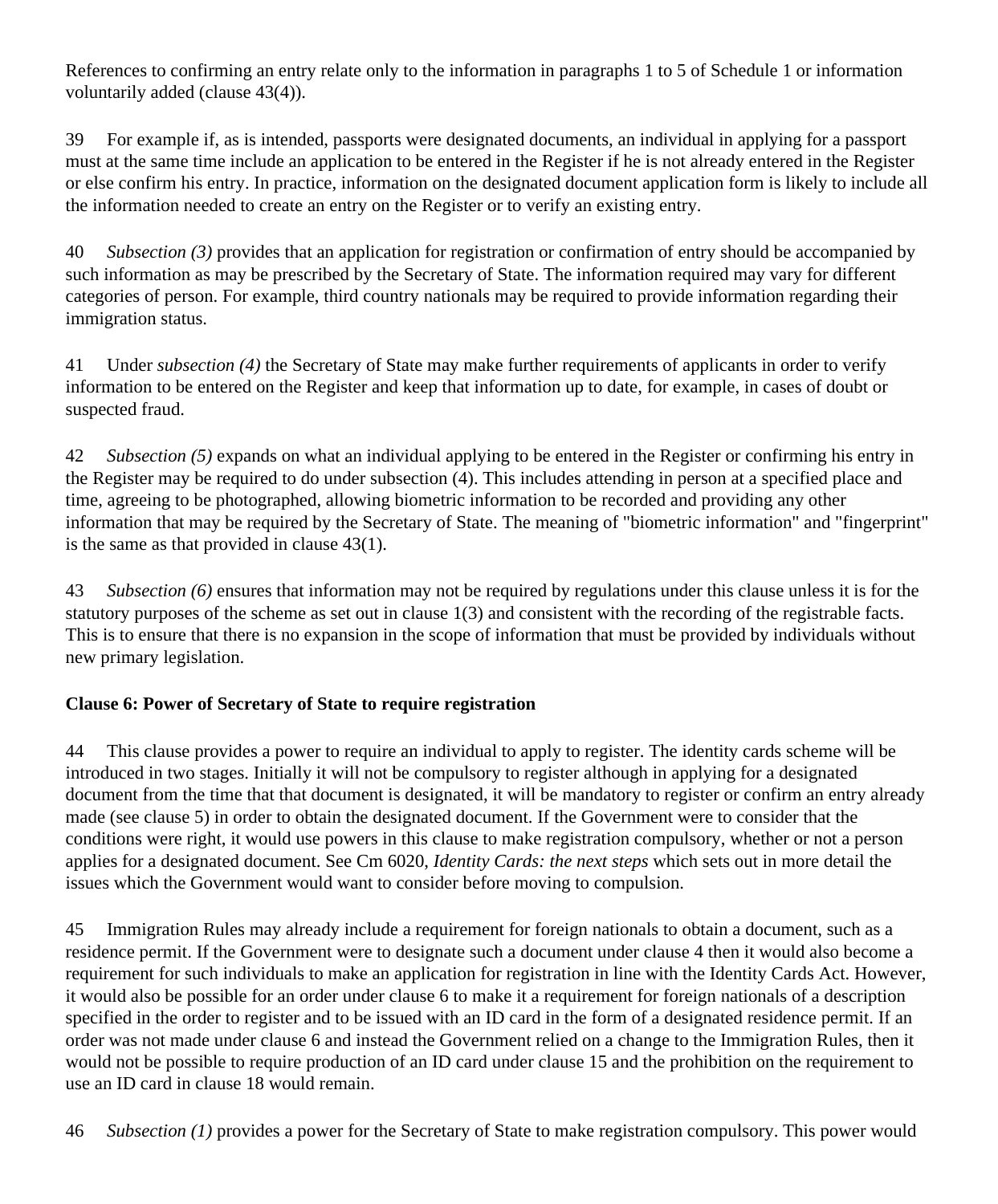apply regardless of whether a person applies for a designated document (for which an application to register or be registered is a requirement as soon as the document is so designated). However, this power does not extend to requiring people to produce ID cards for required identity checks for the provision of public services (see clause 15). This subsection provides the facility to phase in the compulsory registration, for example, so that different categories of persons are required to register by different dates. It may be, for instance, that people over a certain age may initially or permanently be excluded from the requirement to register. It might also be compulsory, for example, for a third country national to register before such time as the scheme becomes compulsory for European Economic Area or UK nationals.

47 *Subsection (2)* ensures that in making registration compulsory, the order to do so may include an obligation on individuals to apply for registration in accordance with clause 5. The order will also set a future date by which people included in the order should have made an application (*subsection (3)*).

48 *Subsection (4)* provides that the maximum civil penalty for failure to register when required to do so or for contravening a requirement under clause 5(4) (i.e. not providing the further information required by the Secretary of State) in connection with an obligation under clause 6 would be a civil penalty of up to £2,500.

49 *Subsection (5)* provides that a person who contravenes a requirement imposed under clause 5(4) other than in connection with an application required under clause 6, is liable to a civil penalty of up to £1,000. This penalty is for those people who are required to and do register but then fail to provide the information required by the Secretary of State to ensure the entry is complete and accurate and is therefore distinct from the penalty in subsection (4).

50 Where an individual fails to satisfy his obligation under subsections (2) and (3), he is liable for a further civil penalty not exceeding £2,500 in respect of each time the Secretary of State gives him notice requiring him to make an application and he fails to do so before the set deadline.

#### **Clause 7: Procedures for orders under s. 6**

51 This clause sets out the procedures for the so called "super-affirmative" process which would apply to compulsory registration. This means that if the Government decides that it wishes to make registration compulsory, whether or not a person applies for a designated document, it must proceed in the following stages:

- The Government must publish in a report its reasons for wanting to make registration compulsory, including a proposal for how compulsion will operate, for example the particular categories of individual to whom the requirement would apply and the timetable for its implementation (*subsection (2)(a) and (b)*);
- Both Houses of Parliament must debate and vote on the proposal and they may modify the proposal (*subsection (2)(c)*);
- The Government would lay a draft order consistent with the proposal approved by both Houses;
- The draft order so laid would then need to be approved by both Houses (*subsection (1)* and *subsection (2)(d)*).

52 If either House did not approve the proposal or the Government was not content with the proposal as modified by either House, it must start the process again with a fresh report and proposal if it decides to make the case again for a move to compulsion (*subsection (3)*);

53 S*ubsection (4)* provides that if the Government wishes to make changes to the compulsion provision which do not have the effect of "increasing" the degree of compulsion, for example, lowering the age beyond which it would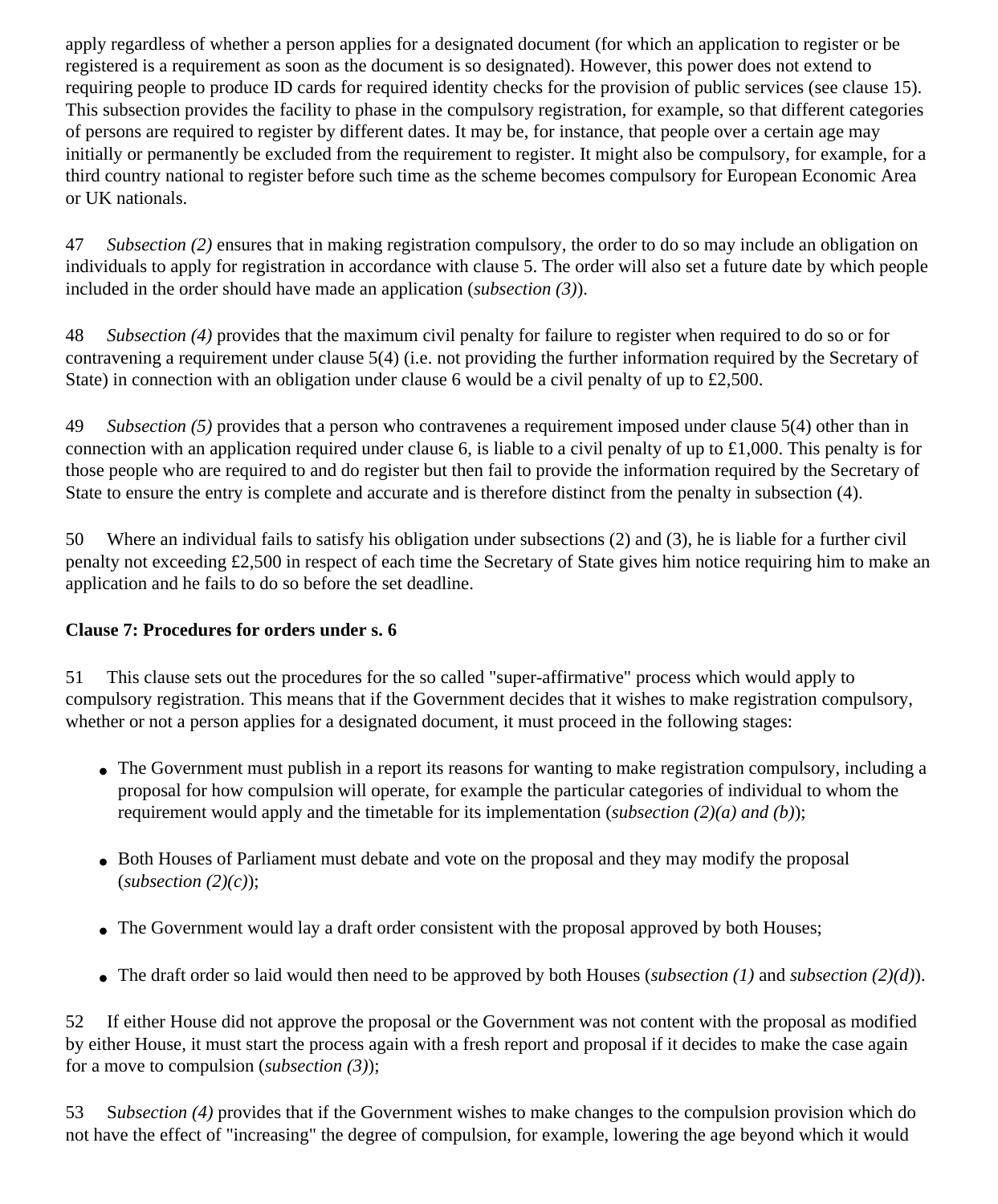not be compulsory to register, it does not need to go through the "super-affirmative" process but may do so through an order subject to the affirmative resolution procedure.

54 *Subsection (5)* sets out how the calculation should be made of the 60 days required between the laying and approving of the draft order mentioned above.

55 *Subsection (6)* defines the term compulsory registration.

#### *ID cards*

#### **Clause 8: Issue etc. of ID cards**

56 This clause sets out the procedure for issuing ID cards.

57 The identity cards scheme will involve the issuing of an ID card to every person registered as entitled to remain in the United Kingdom for longer than a specified period. The Secretary of State has the power:

- To issue ID cards:
- To designate documents

(i) such as the passport as documents together with which ID cards would be issued; or

(ii) as ID cards themselves (e.g. if a residence permit issued to a foreign national were designated).

"ID cards" in this Bill is used as the generic name and is defined under this clause.

58 *Subsections (1) and (2)* explain that an ID card is a card which holds personal information as recorded on the National Identity Register and/or data enabling the card to be used for verifying information on the Register, for example, a personal identification number. An ID card may form part of a designated document (e.g. if a residence permit issued to a foreign national were designated). It can be a separate card issued together with a designated document (e.g. if the British passport is designated, a separate ID card would be issued alongside it). Clause 43(6) provides that references to a designated document being issued together with an ID card include references to the two documents being comprised in the same card. It can also be a separate card issued as an ID card (e.g. a standalone ID card issued on its own).

59 *Subsection (3)* provides for prescribed information to be recorded on an ID card and parts of it to be in an encrypted form. The exact specification and design of ID cards has yet to be determined but when it is these will be set out in regulations. This subsection also provides that the ID card will have a limited validity. Different validity periods may be specified for different categories of person, for example, an elderly person's ID card may remain valid for the rest of his life without the need for renewal, whereas a foreign national's may be linked to the length of authorised stay. Subsection (3)(d) ensures that the card remains the property of the person, or authority, which issues it.

60 *Subsection (4)* requires that except in prescribed cases ID cards must be issued to individuals who are entitled to be, and whose personal information has been, entered on the Register. However, there are special cases where someone who is not required to be issued with an ID card may be issued with an ID card, providing registrable facts about him have been entered in to the Register (*subsection (5)*). For example, this may be used for individuals who are not entitled to be entered but who may in special circumstances be entered on the Register e.g. foreign nationals